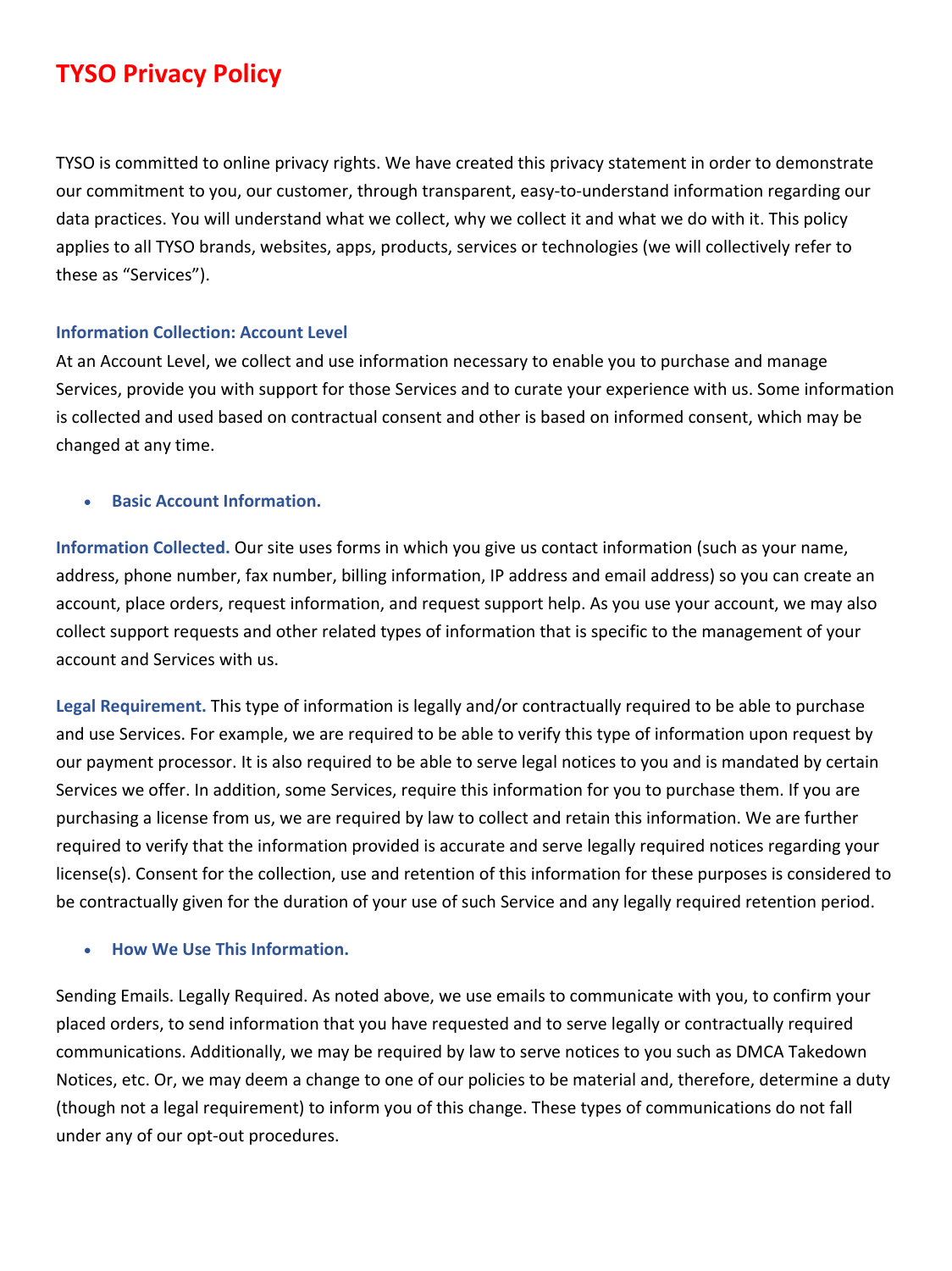**Sending Emails:** Service Communications & Promotional Communications. We also may use this information when it is important for us to contact you regarding functionality changes to Services you have purchased and/or our website and provide customer service ("Service Communications".) By creating an account with us and/or purchasing our Services, you agree to receive these types of communication and acknowledge that they are not optional. We also use this information to share details about new services and special offers we think you'll find valuable ("Promotional Communications".) You are able to opt-out of receiving Promotional Communications (or opt-into, depending on your country of residence) through preferences in your account panel or the unsubscribe instructions contained in the email communication.

**Legally Required Disclosure.** We will never give share your information without your permission or in ways other than as outlined in this policy. The only exceptions to this are when we are required by law, in the good faith belief that such action is necessary in order to comply with the law, or when we must comply with a legal process. Examples of these types of exceptions are court orders, subpoenas, and legal processes. In each of these situations, we will carefully review the documentation provided and only comply if such documentation meets requisite legal standards.

**Changes in Our Practices.** If we change our information-handling practices or other privacy aspects, we will post those changes on this privacy statement. If we make any material changes, we will notify you by means of a notice on this site prior to the change becoming effective, and we may also try to notify you through email of the privacy changes, if necessary.

# • **Retention & Deletion of Account Information.**

Personal Information Following Termination of Account. When your TYSO account is cancelled (either voluntarily or involuntarily) all of your personally identifiable information is placed in "deactivated" status within our corresponding databases. However, you should know that deactivation of your account does not mean your personally identifiable information has been deleted from our database entirely. We will retain and use your personally identifiable information, if necessary, in order to resolve disputes, enforce our agreements and/or as required by laws or regulations. Thus, it may not be immediately deleted upon request and is an approved exception to GDPR deletion rights. By creating an account with us, using our support services and/or purchasing Services, you acknowledge and agree to these terms of retention.

#### **Information Collection: Site Usage**

- **Device Information.** We collect information from your devices (computers, mobile phones, tablets, etc.), such as IP address, cookie information, so that we may recognize your devices to provide you with legal notices (if required by your country of residence), support services (when you contact our support staff) and personalized experiences on our site and emails. Certain types of collection and use may be optional and controlled via our cookie tools.
- **Information from Others.** We are dedicated to continually improving your experience on our website. Like many companies, we use third-parties to help us track browsing, identify technical issues and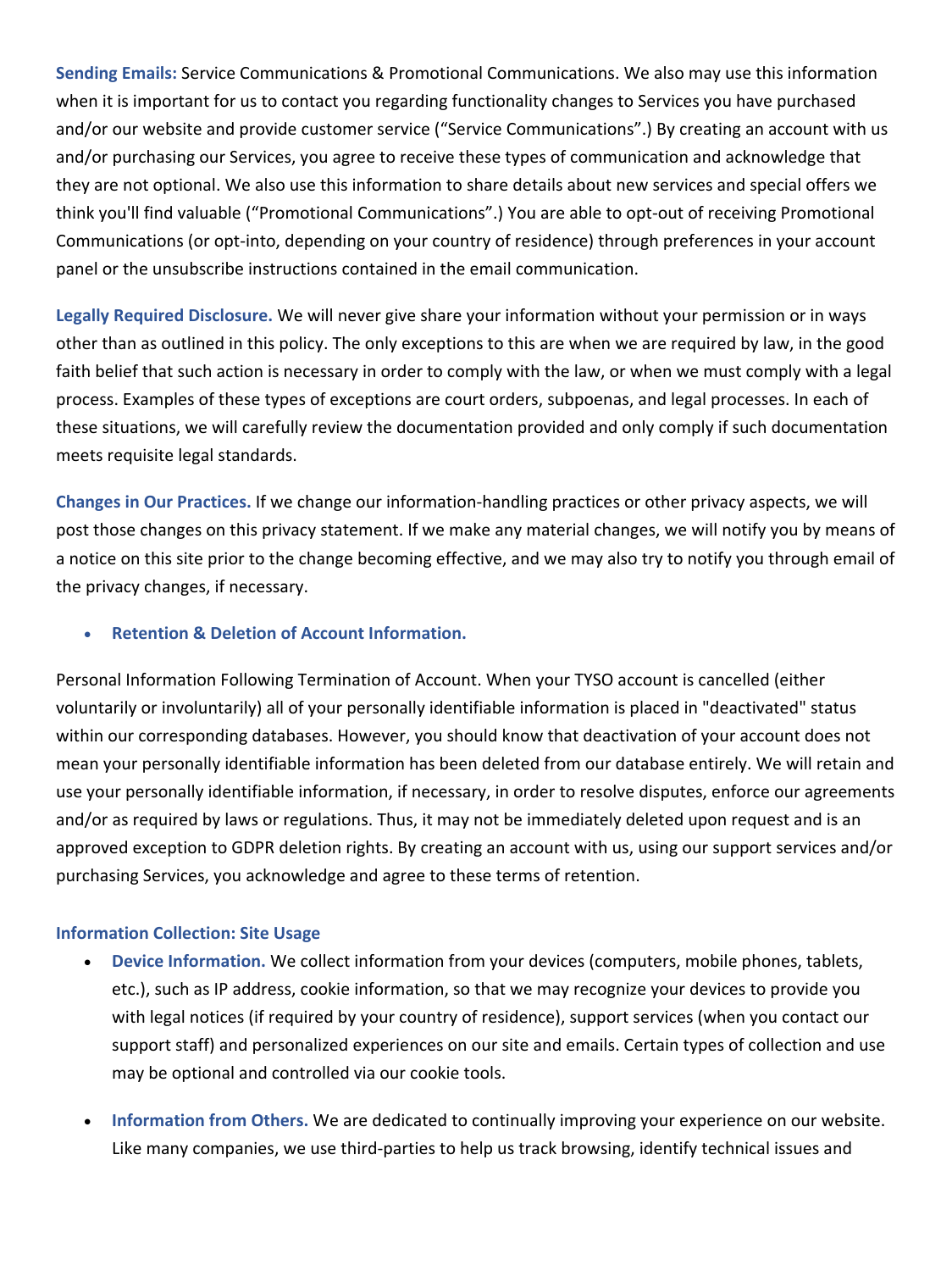provide ways to enhance your overall experience. Several of the tools that we use and what they do are:

- o **Log Files:** We use information gathered about you from our site statistics via log files provided by third-party tracking partners (for example, your IP address) to help diagnose problems with our server and to administer our website. We also gather broad demographic information from this data to help us improve our site and make your browsing and purchasing experiences more enjoyable. This is not linked to any personally identifiable information.
- o **Cookies:** Our site uses cookies to keep track of your session information. We do link the information we store in cookies to personally identifiable information you submit while on our site.

We use both session ID cookies and persistent cookies. A session ID cookie expires when you are closing your browser. A persistent cookie remains on your hard drive for an extended period of time. You can remove persistent cookies by following directions provided in your internet browser's "help" file.

We also use cookies to store your username if you request to have your username remembered during login. That information will be used to pre-fill the login form at a later time. If you are referred to our website through an ad or a partner, we will store the referral information in the cookies.

The use of cookies by our partners, affiliates, tracking utility company and service providers is not covered by our privacy statement. We do not have access or control over these cookies. Our tracking utility company uses session ID cookies to help us improve our site and make your browsing and purchasing experiences more enjoyable.

Find more information regarding the categories of cookies we use and our specific cookie policy here. By continuing to use and navigate our sites, services, applications, tools or messaging, you are agreeing to our use of cookies as described in this Privacy Policy.

- o **Gifs:** Our third-party tracking utility company employs a software technology called clear gifs (a.k.a. Web Beacons/Web Bugs) that help us better manage content on our site by informing us what content is effective. Clear gifs are tiny graphics with unique identifiers, similar in function to cookies; they are used to track the online movements of web users. In contrast to cookies, which are stored on a user's computer hard drive, clear gifs are embedded invisibly on web pages and are about the size of the period at the end of this sentence. Our tracking utility company does not tie the information gathered by clear gifs to our customers' personally identifiable information.
- **Contests:** From time to time we request information from users via surveys or contests. Participation in these surveys or contests is completely voluntary, and the user, therefore, has a choice whether or not to respond and disclose this information. Information requested may include contact information (such as name, email and shipping address) and demographic information (such as zip code and age level). Contact information will be used to notify the winners and award prizes. Survey information will be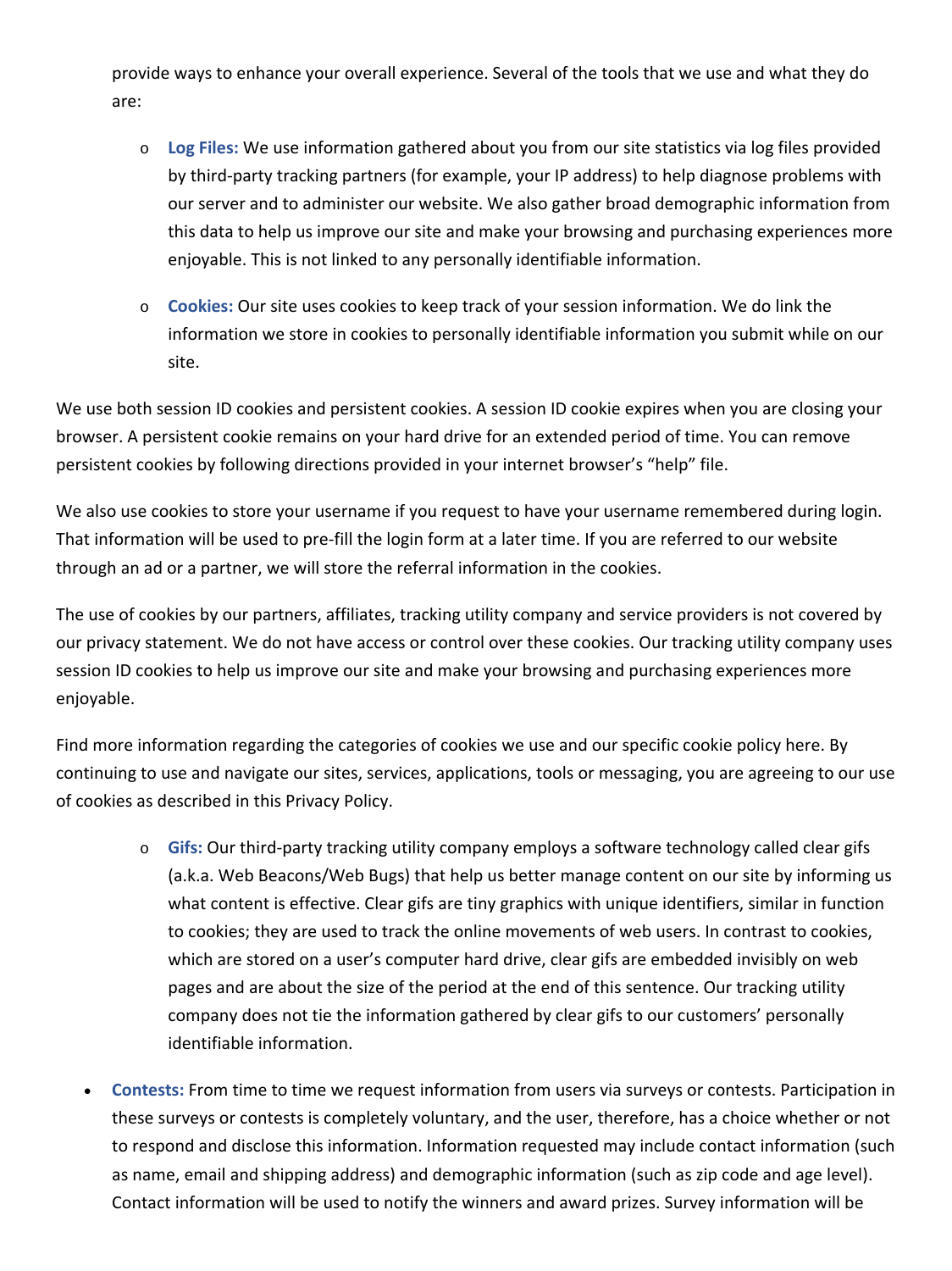used for purposes of monitoring or improving the use and satisfaction of this site and/or any other purpose that we explicitly disclose in the contest rules.

- **Testimonials:** We post customer testimonials on our website which may contain personally identifiable information. We do obtain the customer's consent via email, prior to posting the testimonial, to post their name along with their testimonial. If you would like to request the removal of your testimonial from the site contact us at [Support@Tysoworld.com](mailto:Support@Tysoworld.com)
- **Public Blog:** Our website offers a publicly accessible blog. You should be aware that any information you provide in this area may be read, collected and used by others who access it. To request removal of your personal information from our blog, contact us at **[Support@Tysoworld.com](mailto:Support@Tysoworld.com)** . In some cases, we may not be able to remove your personal information. If this occurs, we will let you know if we are unable to do so and why.
- **Third-Party Product Offerings & Websites:** Our site also contains links to other third-party websites, especially where we offer their products or services. TYSO ( [www.Tysoworld.com](http://www.tysoworld.com/) ) is not responsible for the privacy practices or the content of such websites. We encourage you to carefully read the privacy statement of any website you visit.

## **How We Share This Information**

TYSO shares information within its affiliated brands and companies. We also share information we have about you for the purposes described in this Privacy Policy, including to provide Services that you have requested. We do not share information that individually identifies our customers with companies, organizations or individuals outside of TYSO, unless one of the following circumstances applies:

• **With Your Consent.** We will share information with companies, organizations or individuals outside of TYSO when we have your consent. This includes third party providers who offer products or services through our marketplace. These providers will each have their own privacy policies and will be identified in our Details for Specific Products and Services section.

**Within TYSO.** Information may also be shared within TYSO to provide support and delivery of Services you purchase.

- **With Partners.** We may share your information with nonaffiliated companies who are:
	- o **Advertising, Analytics and Business Partners** (Limited to Non-Personally Identifiable Information). We may share aggregated or pseudonymous information (including demographic information) with partners, such as measurement analytics, apps, or other companies. We do not, however, share information that personally identifies you (personally identifiable information is information such as name or email address.) When you use third-party apps, websites or other products integrated with our Services, they may collect information about your activities subject to their own terms and privacy policies.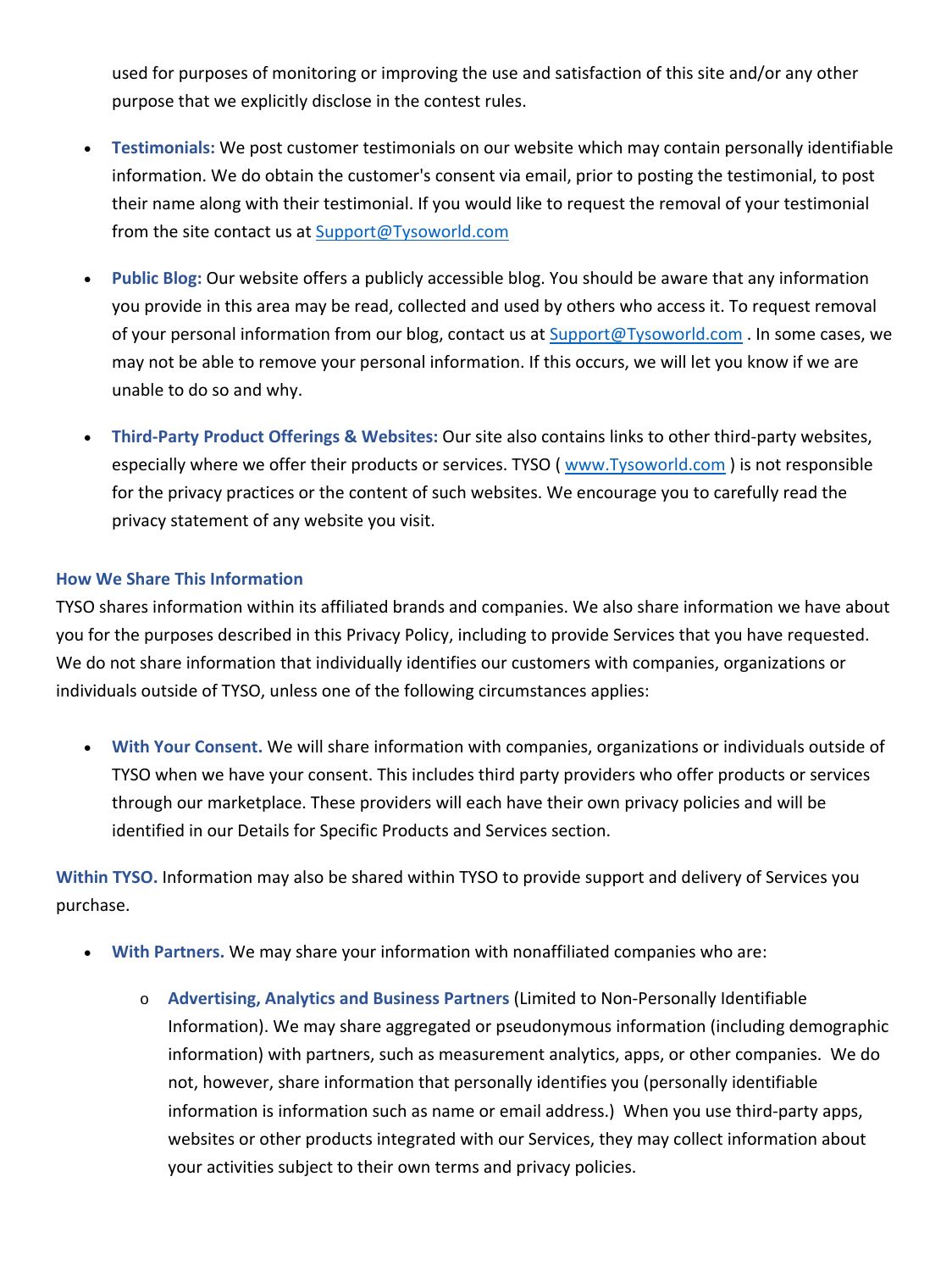- o **For Legal and Other Purposes.** We may access, preserve and disclose information to investigate, prevent, or take action in connection with: (i) legal process and legal requests; (ii) enforcement of our Terms of Services; (iii) claims that any content violates the rights of thirdparties; (iv) requests for customer service; (v) technical issues; (vi) protecting the rights, property or personal safety of TYSO, its users or the public; (vii) establishing or exercising our legal rights or defending against legal claims; or (viii) as otherwise required by law. This may include responding to lawful governmental requests.
- **New Ownership.** If the ownership or control of all or part of TYSO or a specific Service changes as a result of a merger, acquisition or sale of assets, we may transfer your information to the new owner.

#### **Details for Specific Products and Services**

Additional privacy practices for certain TYSO Services are not included.

#### **Site Security**

Our site has security measures in place to protect the loss, misuse and alteration of the information under our control. We use 128-bit SSL security to encrypt any transmissions when you provide credit card information, personal data, etc. No method of electronic storage or transmission over the internet is 100% secure, however. Therefore, we cannot guarantee its absolute security.

# **Protecting Children's Privacy**

Our Services are for a general audience. We do not knowingly collect, use, or share information that could reasonably be used to identify children under age 18 without prior parental consent or consistent with applicable law.

#### **Data Processing and Transfers**

When you use or interact with any of our Services, you consent to the data processing, sharing, transferring and uses of your information as outlined in this Privacy Policy. Regardless of the country where you reside, you acknowledge that you are directly transferring your data to us in our servers and agree to processing within the United States, where TYSO also processes its data. In addition, you authorize us to transfer, process, store and use your information in countries other than your own in accordance with this Privacy Policy and to provide you with Services. Some of these countries may not have the same data protection safeguards as the country where you reside. By using our Services, you consent to us transferring information about you to these countries.

#### **Other Important Information**

This Privacy Policy Applies Only to TYSO. This Privacy Policy does not apply to the practices of companies that TYSO does not own or control, or to people that TYSO does not employ or manage. In addition, some thirdparty products may have different privacy policies and practices that are not subject to this Privacy Policy.